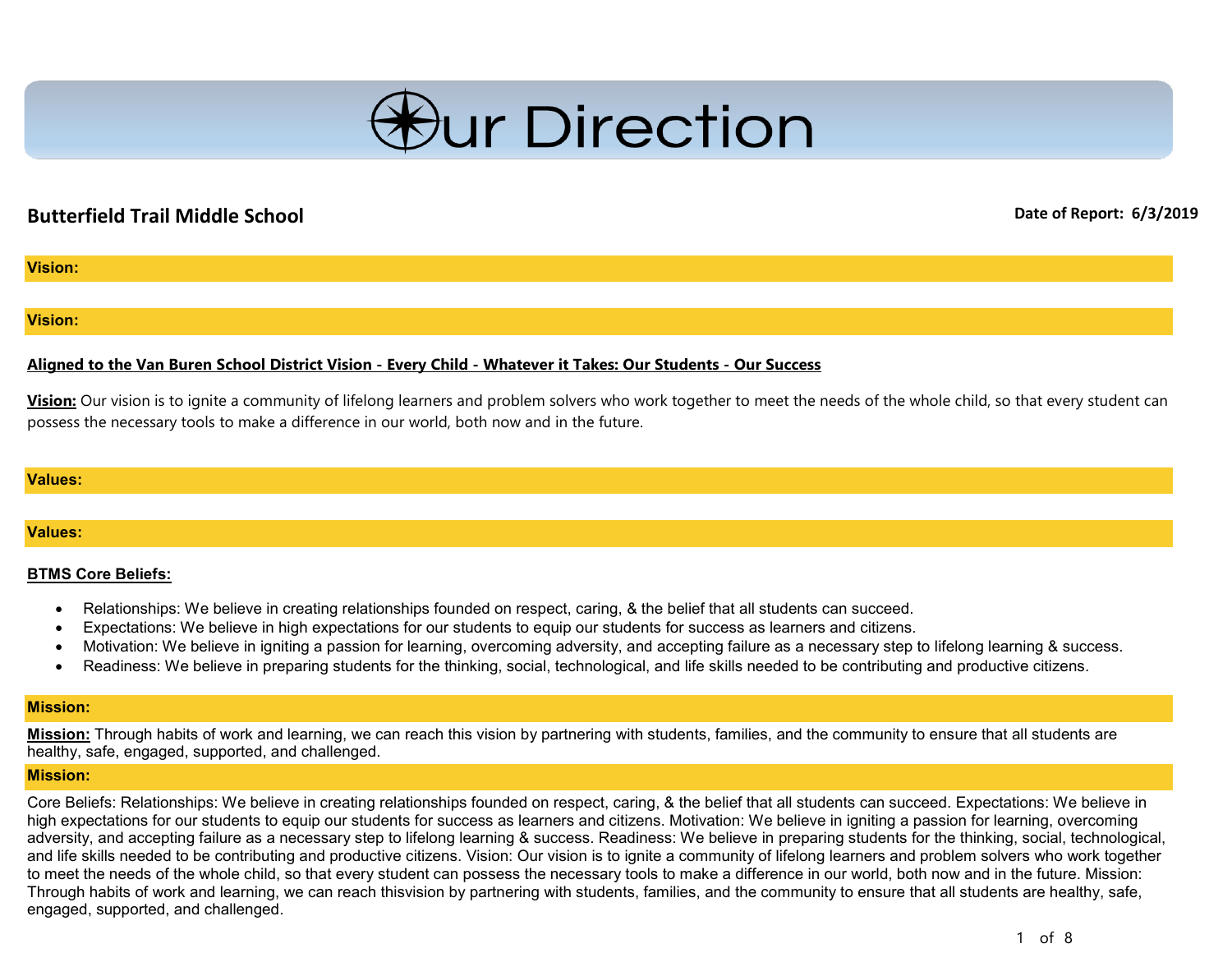• All BTMS students will show growth in math.

# **Performance Measure(s)**

| Performance Indicator: ACT Aspire - Summative Assessment (percent ready/exceeding) growth of 8% |              |              |  |  |  |
|-------------------------------------------------------------------------------------------------|--------------|--------------|--|--|--|
| Baseline Year: 2016-2017<br>Baseline: 0.47<br>Data Source: ACT Aspire                           |              |              |  |  |  |
| Target Date: 2017-2018                                                                          | Target: 0.55 | Actual: 0.46 |  |  |  |
| Target Date: 2018-2019<br>Actual:<br>Target: 0.5                                                |              |              |  |  |  |

• All BTMS students will show growth in reading.

# **Performance Measure(s)**

| Performance Indicator: ACT Aspire Reading - Summative Assessment (percent ready/exceeding) - growth of 10% |              |             |  |  |  |
|------------------------------------------------------------------------------------------------------------|--------------|-------------|--|--|--|
| Baseline Year: 2016-2017<br>Baseline: 0.33<br>Data Source: ACT Aspire                                      |              |             |  |  |  |
| Target Date: 2017-2018                                                                                     | Target: 0.45 | Actual: 0.4 |  |  |  |
| Target Date: 2018-2019<br>Actual:<br>Target: 0.45                                                          |              |             |  |  |  |

• All BTMS students will show growth in their social/emotional competency.

# **Performance Measure(s)**

| Performance Indicator: Attendance - Student Engagement SQSS attendance measure (includes students at low risk; absent less than 5%; |  |  |  |  |
|-------------------------------------------------------------------------------------------------------------------------------------|--|--|--|--|
| moderate risk absent 5% to less than 10%; high risk (chronic absence) absent 10% or more of days enrolled). Increase percentage of  |  |  |  |  |
| llow/moderate risk student attendance - growth of 3%                                                                                |  |  |  |  |
| Data Source: SQSS Student Engagement Points<br>Baseline Year: 2016-2017<br>Baseline: 0.6736                                         |  |  |  |  |
|                                                                                                                                     |  |  |  |  |

| Target Date: 2017-2018 | Target: 0.7  | Actual: 66.74 |
|------------------------|--------------|---------------|
| Target Date: 2018-2019 | Target: 0.68 | Actual:       |

| Performance Indicator: Discipline referrals - reduce percent of of discipline infractions by 3% |             |               |  |  |  |
|-------------------------------------------------------------------------------------------------|-------------|---------------|--|--|--|
| Data Source: eSchool Discipline Data<br>Baseline Year: 2016-2017<br>Baseline: 0.232             |             |               |  |  |  |
| Target Date: 2017-2018                                                                          | Target: 0.2 | Actual: 0.202 |  |  |  |
| Target Date: 2018-2019<br>Target: 0.18<br>Actual:                                               |             |               |  |  |  |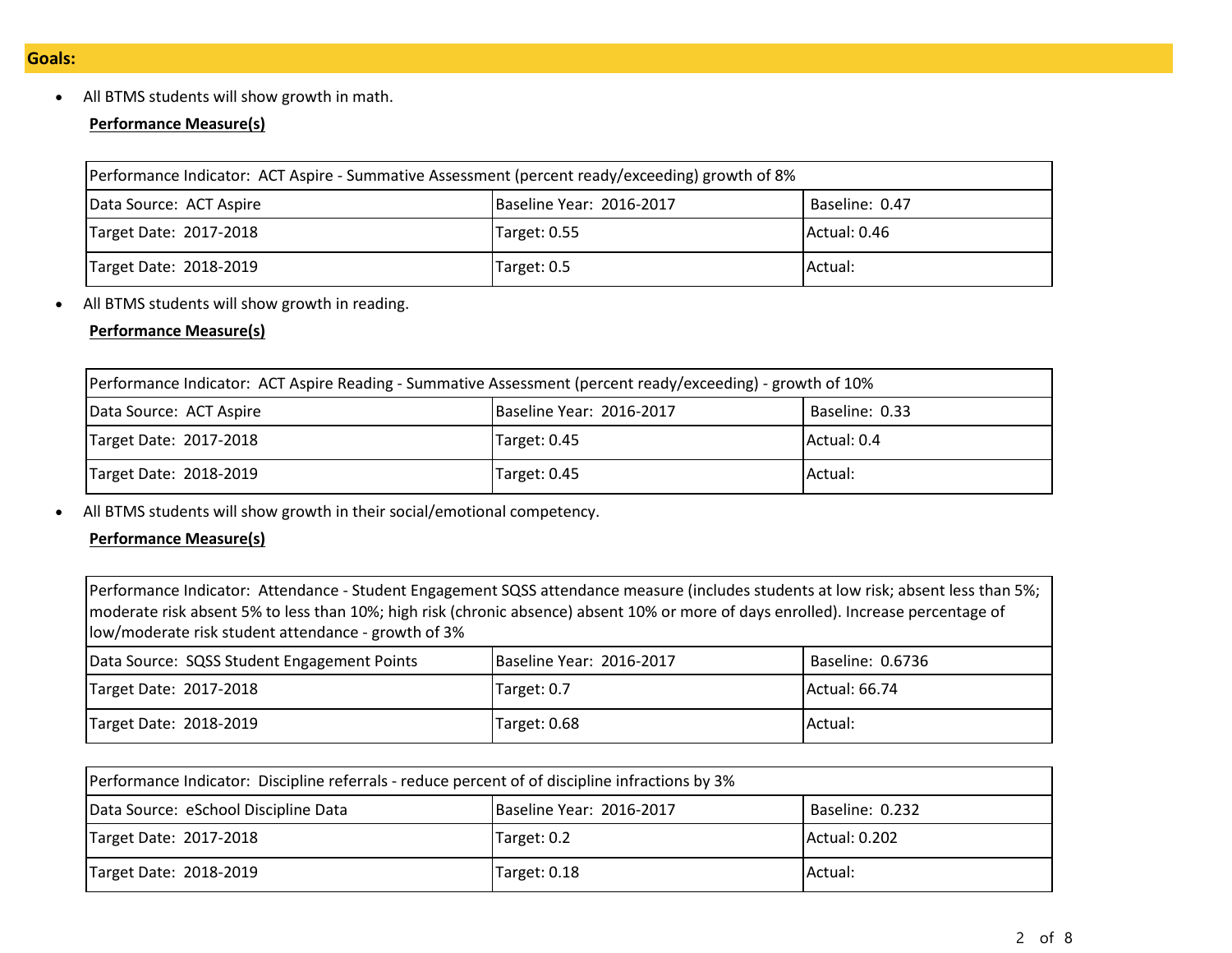### **Needs Assessments, Accreditation Reports, Similar Feedback:**

#### **Needs assessment:**

Butterfield Trail Middle School - five components of an effective literacy plan:

- 1. Phonemic Awareness iStation and MindPlay (*An Introduction to Language and Literacy* LETRS Rise Training)
- 2. Phonics iStation and MindPlay (An Introduction to Language and Literacy LETRS Rise Training)
- 3. Fluency Calkins Units of Study, iStation, MindPlay (An Introduction to Language and Literacy LETRS Rise Training)
- 4. Comprehension Calkins Units of Study, Notice and Note, Seravallo materials, Newsela, LightSail, MindPlay
- 5. Vocabulary Independent Read Alouds, Flocuabulary, Newsela, LightSail, MindPlay

After extensive review of data from multiple sources used to develop our goals to improve student academic growth in reading and math, as well as social/emotional competency, we have determined needs for school improvement. School improvement actions and resources will address student, teacher, and family/community needs aligned to our three goals.

Butterfield Trail Middle school provides an education to approximately 697 students, with ethnic sub-populations of 64.6% White, 23.1% Hispanic, and approximately 2.4% African American, 2.3% Asian and 2% American Indian. A growing sub-population is the 2 or more races category with 5.6% of our students identified in this category.

As of October 1, 2018, 69% of our student population qualified for a free/reduced lunch. Our special education sub-population is 17%. English Language Learner (ELL) sub-population is 12%.

Student data indicated that many of our students have gaps in reading with 40% scoring ready/exceeding on the 2018 ACT Aspire Summative assessment. This data showed an increase of 7% over the previous year of 33% scoring ready/exceeding in 2017. Reading lexile scores are attained from a LightSail reading diagnostic assessment (online, e-reading program to enhance independent reading), MindPlay virtual reading coach, and iStation reading. The ongoing data attained from these three supplemental programs providing data triangulation to best support student reading growth. Students access their own data using one-to-one chromebooks as they set goals and monitor progress. Funds will be targeted toward updating chromebooks for each student, headphones for each student, and online reading programs to support a blended learning approach (i.e. Mindplay, and iStation). Classroom library books will include access to eBooks and traditional paper books. In addition, regular classroom instruction will be aligned to meet individual student learning modalities, including hands-on, interactive, and personalized learning strategies to support each child's reading improvement. Purchase of supplies to address individual student learning needs for such items as construction paper, interactive notebooks, colored pencils, highlighters, etc. will be included.

Student data important to consider in our school improvement process includes attendance and behavior. Chronic absences, identified with students missing 10% or more of a school year (excused and unexcused) is an area of focus. Students with regular school attendance receive the benefits and academic growth from the education provided. Our attendance rate increased from April 2017 at 93.91%, April 2018 at 94.34% to April 2019 at 94.86%. Continued focus and attention to improve attendance through continuous communication, recognition of improvements, and individual intervention to support students with chronic absences will be implemented. Daily advisory time (STAR) with a ratio of one teacher to 15 students to ensure every child is known well by an adult who is building relationships and monitoring academics, attendance, and behavior will be an important component for school improvement. Behavior has improved, with school-wide focus on shared systems of expectations to keep students in school, with out of school suspensions (OSS) reductions from the 2016-2017 school year of 83 OSS incidents (234 days) to 33 OSS incidents (64.5 days) in April of the 2017-2018 school year. CHECK WITH JW TUESDAY. As in school suspension (ISS) has been utilized more, it was also noted that the ISS has also reduced from the 2016-2017 school year with 512 to 370 in April of the 2017-2018 school year. Several students are repeat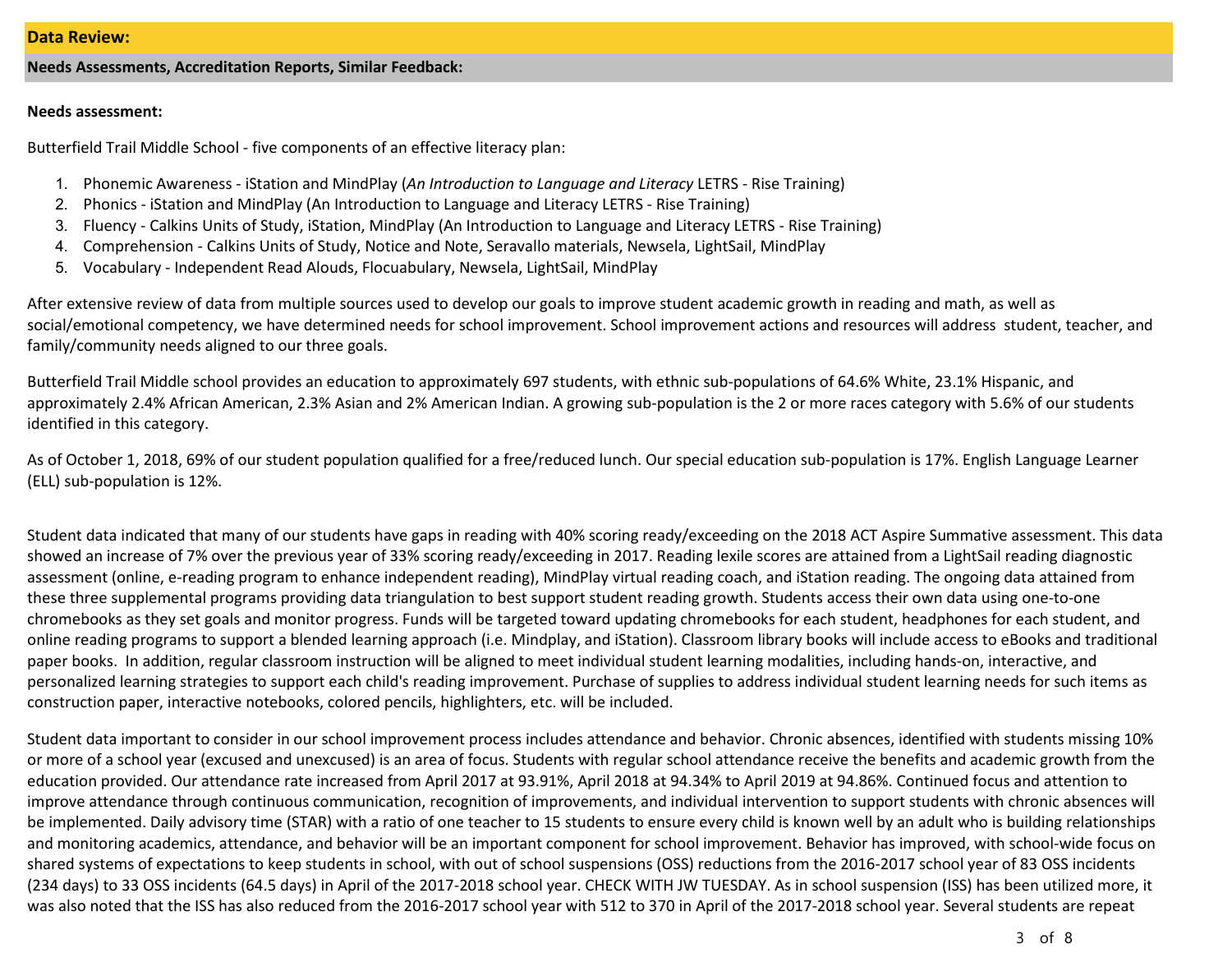offenders, so additional focus will be directed toward implementing services to better address individual student needs, such as a mentor program, counseling support, etc. Bus behavior incidents and lunch detentions assigned by individual teachers have increased slightly indicating that minor behavior infractions may need additional proactive strategies as a preventative support.

To address reading deficits, our teachers are receiving training in the science of reading as part of the AR Dept. of Ed R.I.S.E. reading initiative. We are recognized as a R.I.S.E. school and work extensively with our media specialist, interventionist, and all classroom teachers to create a culture of reading and address individual reading deficits across all content areas. Teacher support to improve student achievement growth will include weekly team meetings focused on reviewing multiple sources of student data with action steps to address acceleration and remediation needs of individual students. Weekly "risk review" meetings with administrators, counselors, and our interventionist will be held to further develop targeted supports for students in need. Professional learning for all staff will include knowledge and skills to best understand multiple forms of data with actions to address the needs of students with trauma and outside challenges. Understanding our families and enhancing our curriculum to be "both socially significant and relevant to the personal and career interests of young adolescents" will be an area of focus as we work to design learning experiences to "Ignite a Passion for Learning" in each of our students. Teachers will each develop professional growth plans aligned to the Teacher Excellence Support System (TESS) rubric. Sharing of best practices will be encouraged through individual reflection, peer observation, collaborative interdisciplinary and content team meetings, and administrator observations. With limited time to share practices across classrooms, funding for professional learning time and video tools will be provided. The school leadership team, consisting of representation from all teacher groups, will meet regularly to review data and provide support for school improvement. Teachers indicated, through the SAI survey data and Schools to Watch data that more family/community representation as well as transparency and teacher voice to design professional learning experiences to impact student learning are important. Equitable technology access to interactive Promethean boards will be completed school-wide as 8th grade classrooms are included to conclude our 3 year plan.

Ongoing, multiple data sources to support student-focused school improvement are valuable to best understand the needs of each child - academic, social, emotional - the whole child. Updating and consistently having multiple data sources for each student easily available in one private location - accessible by teachers working with each student - will be created and maintained across our school. As we make data informed decisions to best meet student needs, this data resource, co-created and continuously updated by our advisory teachers, will be the basis of dialogue to determine actions to support each student. Robust data, and continued study to understand the expectations of the Every Student Succeeds Act will be part of our professional learning.

Family/Community engagement, while much improved, with 90% of our families participating in student/family conference this past fall, continues to be an area of focus for improvement. Multiple communication venues are utilized school-wide to reach our families. The ICU database has been perceived as beneficial, with ongoing communication of missing assignments and assignment submissions to families and students. Our leadership team, after reviewing our data, will focus on providing more opportunities to strengthen family and community connections, celebrating the traditions and cultures represented throughout our school. Partnership planning with the Arts in Education program is in place to create a connection to Hispanic Heritage month next fall. While parents and community members are involved in planning as members of the PTA board, PBIS committee, student handbook committee, etc., we plan to develop ongoing systems to include families and community in developing interdisciplinary curriculum units and with additional opportunities to share skills and talents to enhance the learning of our students. Teacher teams will strengthen social media postings to enhance sharing of student learning experiences, providing more access for families to better understand engaging learning opportunities students experience across our school. Students will develop student success plans, utilizing shared templates and website development to partner with their families as they develop goals and plan forward for success as they transition to high school.

## **Student Outcome Data:**

# **BTMS Overall ACT Aspire Summative Data - Spring 2016 and Spring 2017**

| BTMS ACT Aspire Summative Tested Subject 2016 Ready/Exceeding |     | 2017 Ready/Exceeding | 2018 Ready/Exceeding |
|---------------------------------------------------------------|-----|----------------------|----------------------|
| <b>English</b>                                                | 67% | 70%                  | 70%                  |
| <b>Reading</b>                                                | 39% | 33%                  | 40%                  |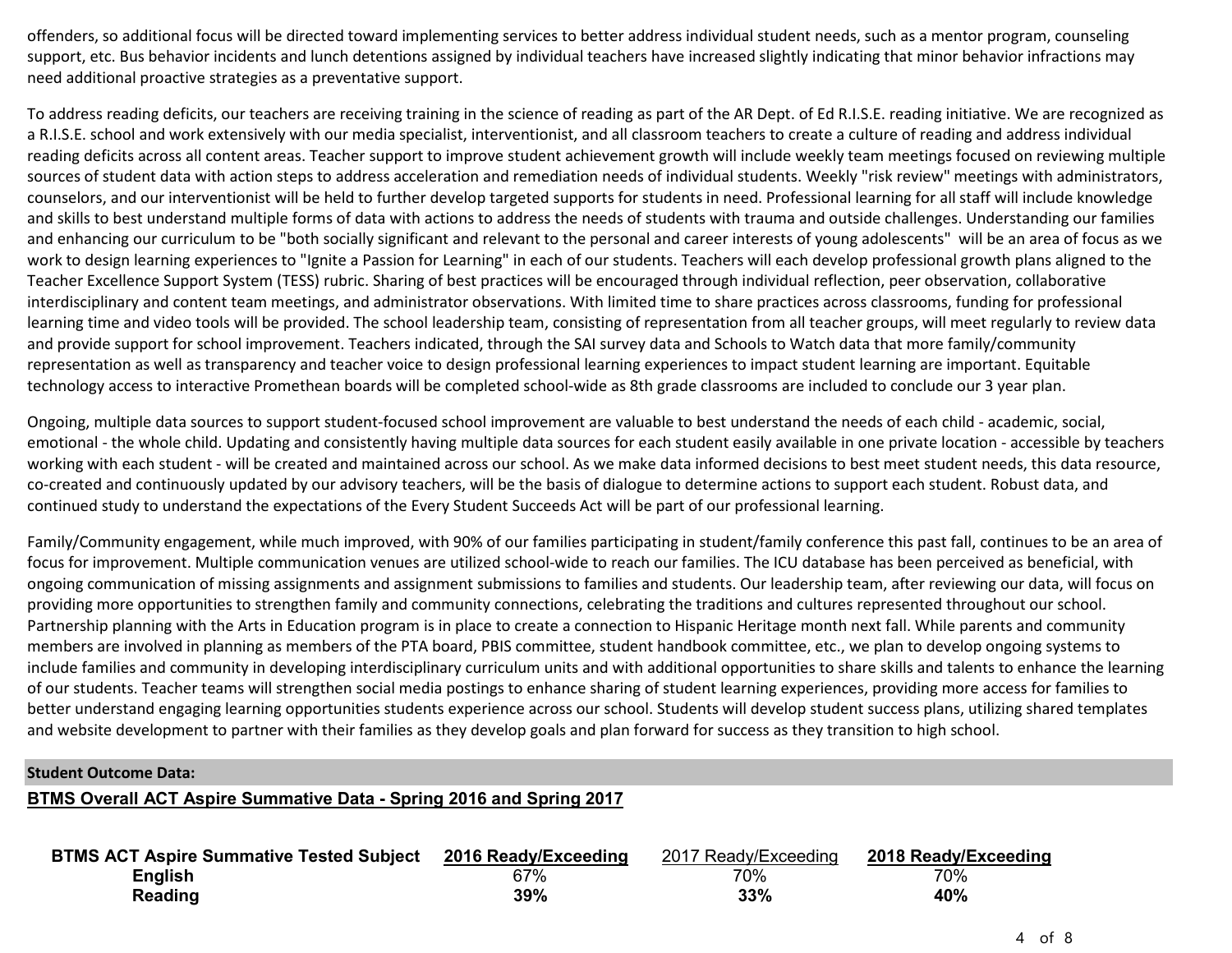| Writing        | 27% | 48% | Not Reported |
|----------------|-----|-----|--------------|
| <b>Science</b> | 36% | 36% | 37%          |
| <b>Math</b>    | 41% | 47% | 46%          |

**Reading data improved 7% from 2017 to 2018 school-wide**. This is a comparison of different students each year. Delving deeper, we looked at data for our current students to determine a starting point for our focus on academic growth.

|                                       | In Need of Improvement<br>44%           | Close<br>28%                                                                                      | Ready<br>15%            | <b>Exceeding</b><br>13%                          | Reading data for our <i>incoming 5th grade students from Spring 2018 (our current 6th grade students) is below:</i>                                           |
|---------------------------------------|-----------------------------------------|---------------------------------------------------------------------------------------------------|-------------------------|--------------------------------------------------|---------------------------------------------------------------------------------------------------------------------------------------------------------------|
| addressed as a school-wide focus.     |                                         |                                                                                                   |                         |                                                  | This is important to consider, as deficits in reading are noted for students coming to BTMS 6th grade, with only 28% Ready/Exceeding. Gaps in reading will be |
|                                       |                                         | LightSail Lexile Reading Data (on/above grade level) - Fall 2017 37%                              |                         | <b>Spring 2018</b> 43%                           | 6% increase                                                                                                                                                   |
| <b>MindPlay Reading Data -</b>        |                                         |                                                                                                   | <b>Fall 2017</b>        | <b>Spring 2018</b>                               |                                                                                                                                                               |
|                                       | Critical (2 or more grade levels below) |                                                                                                   | 43%                     | 34%                                              | (while still Critical, 62% showed growth)                                                                                                                     |
|                                       | Approaching (1 grade level below)       |                                                                                                   | 22%                     | 14%                                              |                                                                                                                                                               |
|                                       | Meeting (on grade level)                |                                                                                                   | 27%                     | 13%                                              |                                                                                                                                                               |
|                                       | Exceeding (above grade level)           |                                                                                                   | 8%                      | 39%                                              |                                                                                                                                                               |
|                                       |                                         |                                                                                                   |                         |                                                  | *** Fall 2017 35% of BTMS students were Meeting/Exceeding and in the Spring of 2018 52% are Meeting/Exceeding.                                                |
|                                       |                                         |                                                                                                   |                         |                                                  |                                                                                                                                                               |
| ST Math -                             | Below 50% on Diagnostic                 |                                                                                                   | Above 50% on Diagnostic |                                                  |                                                                                                                                                               |
| <b>Fall 2017</b>                      | 46%                                     |                                                                                                   | 54%                     |                                                  |                                                                                                                                                               |
| Spring 2018                           | 25%                                     |                                                                                                   | 75%                     |                                                  |                                                                                                                                                               |
|                                       |                                         |                                                                                                   |                         |                                                  |                                                                                                                                                               |
|                                       |                                         |                                                                                                   |                         |                                                  |                                                                                                                                                               |
|                                       |                                         | Overall math improvement shows 21% gain between fall and spring on ST Math Diagnostic assessment. |                         |                                                  |                                                                                                                                                               |
|                                       |                                         |                                                                                                   |                         |                                                  |                                                                                                                                                               |
| <b>Attendance Rate Data:</b>          |                                         | 2016-2017                                                                                         |                         | 2017 - April 2018 (update when school concludes) |                                                                                                                                                               |
|                                       |                                         | 93.91%                                                                                            |                         | 94.34%                                           |                                                                                                                                                               |
|                                       |                                         |                                                                                                   |                         |                                                  |                                                                                                                                                               |
|                                       |                                         |                                                                                                   |                         |                                                  |                                                                                                                                                               |
|                                       |                                         |                                                                                                   |                         |                                                  |                                                                                                                                                               |
|                                       |                                         |                                                                                                   |                         |                                                  |                                                                                                                                                               |
| <b>Behavior Data:</b>                 |                                         | 2016-2017                                                                                         |                         | 2017 - April 2018 (update when school concludes) |                                                                                                                                                               |
| <b>Out of School Suspension (OSS)</b> |                                         | 234                                                                                               | 64.5                    |                                                  |                                                                                                                                                               |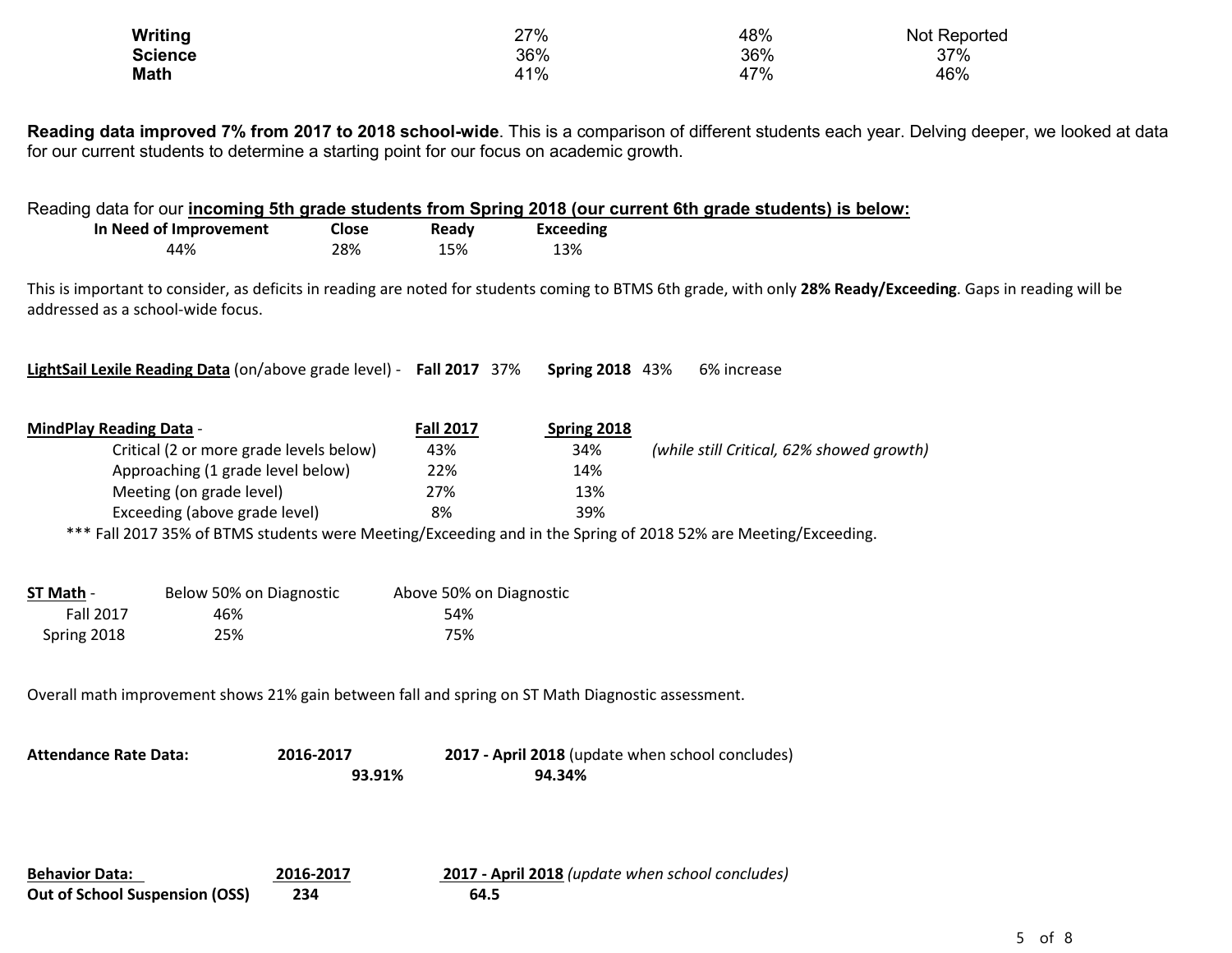| In School Suspension (ISS) | 512 | 370.0 |
|----------------------------|-----|-------|
| <b>Lunch Detention</b>     | 774 | 816.0 |
| <b>Bus Incidents</b>       | 248 | 312.0 |

*Repeat offenders are represented in these numbers. Attention to address individual student needs based on poor behavior habits will be implemented. Teacher behavior support will be provided for students with continuous patterns of being assigned lunch detention.*

*ICU (support for students not turning in work - by deadlines - school-wide expectation to complete assignments and submit in a timely manner) - New database system implemented this school year aligned to expectations in place at the Freshman Academy to better support strengthening student habits for successful transition to HS.*

*All regular core classroom teachers are using the ICU data system, which also notifies families and students of missing assignments. In April 2018 - 97.3% of all assignments were completed and submitted. This system has been well-received by teachers and families and will continue next school year.*

Positive Behavior Intervention System (PBIS) - using Habits of Work and Learning (HOWLs) aligned to Respect, Responsibility, and Perseverance. Students receive *LiveSchool points to earn specific rewards, such as purchases from school store (school items, approved snacks, earbuds, etc.) or school-wide reward opportunities fun days, lunch with SRO, etc. A PBIS committee consisting of family members, teachers, and students met with the AP to develop and improve the PBIS system. Increased use of the PBIS system was noted as 67% of the adults across the school rewarded students with LiveSchool points (up from 41% in Nov 2017). Chromebook Maintenance, Act of Giving, Participates in Class, and Prepared for Class are most highly rewarded categories.*

# **Teacher Survey Information** *- (connected to improved student learning practices)*

*Improvement noted in teacher perceptions using the Schools to Watch rubric - aligning school wide practices in 4 areas: Academic Excellence; Social Equity; Developmental Responsiveness; and Organizational Structures and Processes. Overall, results showed a slight decrease over last spring's teacher perceptual scores. Strengths remained consistent, focused on every student being known well and a variety of support structures to meet academic, social, emotional and physical needs are in place. The BTMS staff holds themselves accountable for the success of each student. Areas for growth involve more family involvement to support success for each student with more understanding of the various cultures represented throughout our school. Another area of need is to ensure that the curriculum is "both socially significant and relevant to the personal and career interests of young adolescents."*

Learning Forward Standards Assessment Inventory (SAI) connected to teacher perceptions of professional learning. Highest ratings are aligned with professional *learning communities and opportunities to meet together to review student information, design learning experiences, and improve instructional practices across our school. Lowest perception connected to teacher voice in allocation of resources and opportunities to observe and provide feedback for colleagues.*

# **Family/Community Participation and Survey Information -**

**Student-Family conferences (student-led conference format) - in October and March. High participation in fall with 90% of our families coming to school to participate in conference. Perceptual survey results from parents (517 responses) overall positive. Needs - more involvement of parents in decision making**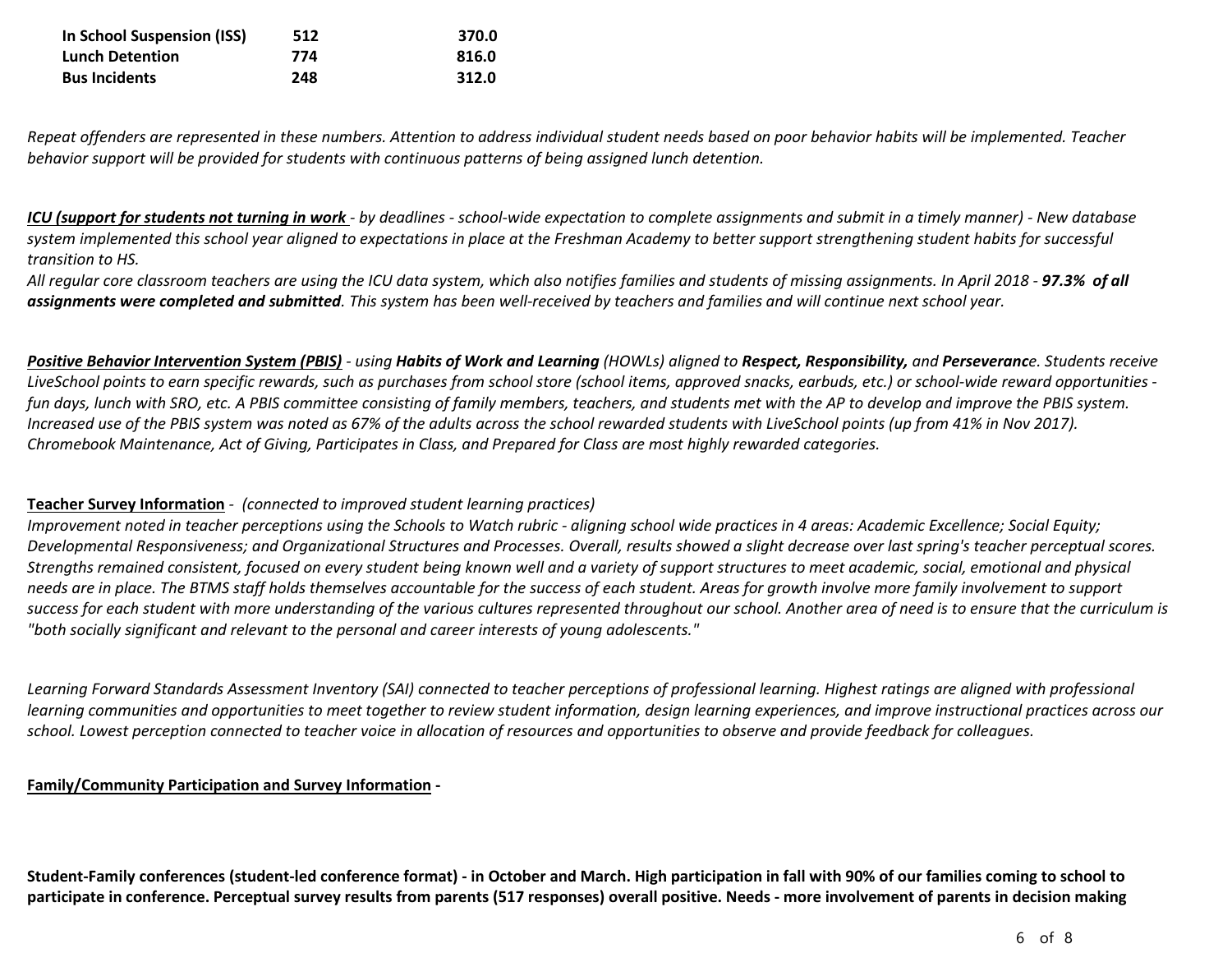**processes and continued ongoing communication, especially when student is getting behind or struggling. A few parents want to talk to classroom teachers instead of advisory teacher, which is offered. We will continue to be proactive with family communication.** 

**Attendance for spring conferences down to 82%. Parent survey (372 responses) indicates overall positive perception of our school. Greater accessibility of administrators for parents, as well as participation in school decisions are areas for improvement.** 

**Community members participated both semesters as guest speakers and helping with planning for interdisciplinary project-based learning expeditions for all 3 grade levels. Improvements planned include more community involvement in planning and sharing with students, as well as exploring ways to improve attendance of families and community for culminating celebration of learning family nights each semester.** 

**BTMS Recognitions - 2017 - ASCD Vision in Action Whole Child Award Winner (exemplary practices to meet needs of the whole child - healthy, safe, engaged, supported, challenged)** 

**2018 - AR Diamond School to Watch - recognized in Washington D.C. as National School to Watch for Outstanding Middle School practices** 

**Our Leadership Team's progress in fully implementing Indicators and meeting Objectives:**

# **Selected Indicators:**

**Assess student learning frequently with standards-based assessments**

IID04 The school maintains a central database that includes each student's test scores, placement information, demographic information, attendance, behavior indicators, and other variables useful to teachers.(102)

**Provide a tiered system of instructional and behavioral supports and interventions**